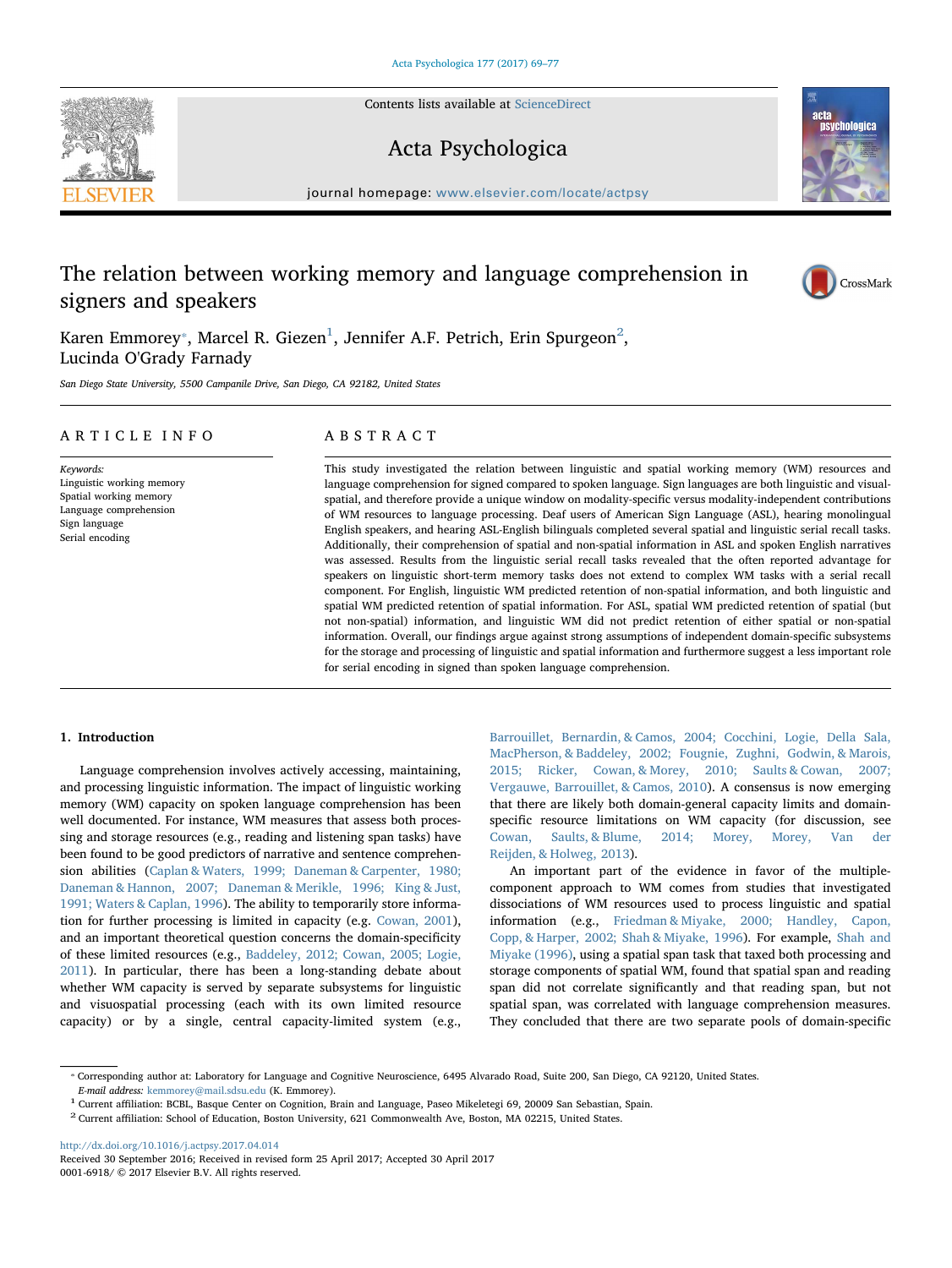resources that support the processing and maintenance of spatial and linguistic information. This dissociation between the processing of linguistic and spatial information is also emphasized in the dominant model of working memory initially proposed by Baddeley and Hitch (1974). This model includes two separate subsystems for the storage and processing of linguistic and spatial information, the phonological loop and visuospatial sketchpad (Baddeley & Logie, 1999; Baddeley, 1986, 2007; Logie, 1995; but see Barrouillet, Vergauwe, Bernardin, Portrat, and Camos (2007), Cowan (2005), and Oberauer (2009) for alternative models without an explicit separation between modalityspecific memory representations).

Although general language processing (spoken or written) does not seem to rely on spatial WM resources, there is some evidence for an association between spatial WM mechanisms and the comprehension of spatial language, specifically. For example, Pazzaglia and colleagues investigated how reading comprehension of spatial and non-spatial texts were affected by concurrent articulatory or spatial tasks (De Beni, Pazzaglia, Gyselinck, & Meneghetti, 2005; Pazzaglia & Cornoldi, 1999; Pazzaglia, De Beni, & Meneghetti, 2007). They found that verbal suppression negatively impacted both spatial and non-spatial text comprehension, whereas spatial suppression selectively impacted spatial text comprehension. Furthermore, Meneghetti, Gyselinck, Pazzaglia, and De Beni (2009) showed that participants with high mental rotation scores were better able to preserve good spatial text comprehension during a spatial concurrent task compared to participants with low mental rotation scores (also see Meneghetti, De Beni, Pazzaglia, & Gyselinck, 2011).

The study of the relationship between WM systems for linguistic and spatial information predominantly comes from spoken language research. Given that sign languages are both linguistic and visual-spatial, they provide a unique avenue for investigation of modality-specific vs. modality-independent characterizations of working memory resources. Currently, there is evidence for strong similarities in the architecture of the WM system for sign and spoken languages, including a phonological loop for the storage and rehearsal of signs (Wilson & Emmorey, 1997, 1998, 2003). Furthermore, neuroimaging studies have shown largely overlapping neural systems for WM processes for sign and speech (Bavelier, Newman, et al., 2008; Buchsbaum et al., 2005; Pa, Wilson, Pickell, Bellugi, & Hickok, 2008; Rönnberg, Rudner, & Ingvar, 2004; Rudner, Fransson, Ingvar, Nyberg, & Rönnberg, 2007; for discussion, see Rudner, Andin, & Rönnberg, 2009).

On the other hand, there is also evidence for modality-specificity with respect to serial order processing mechanisms and differential reliance on serial order information in WM tasks for spoken vs. signed (for discussion, see Bavelier, Newman, et al., 2008; Hirshorn, Fernandez, & Bavelier, 2012; Rudner, Karlsson, Gunnarsson, & Rönnberg, 2013). Many studies have reported larger spans in the spoken than the signed modality for forward serial recall tasks, including digit, letter, and word span tasks (e.g. Bavelier, Newport, Hall, Supalla, & Boutla, 2006, 2008; Boutla, Supalla, Newport, & Bavelier, 2004; Geraci, Gozzi, Papagno, & Cecchetto, 2008; Hall & Bavelier, 2011; Wilson, Bettger, Niculae, & Klima, 1997; but see also Andin et al., 2013; Wilson & Emmorey, 2006a, 2006b). Importantly, modality differences are typically not found in backwards serial recall tasks or in tasks with reduced temporal organization demands, such as free recall (e.g., Bavelier, Newport et al., 2008; Boutla et al., 2004; Rudner, Davidsson, & Rönnberg, 2010; Rudner & Rönnberg, 2008a). Moreover, some studies have found that signers outperformed speakers on spatial serial recall tasks, such as the Corsi block test (e.g., Geraci et al., 2008; Lauro, Crespi, Papagno, & Cecchetto, 2014; Wilson et al., 1997; but see Logan, Mayberry, & Fletcher, 1996; Marschark et al., 2015).

The purpose of the current study was to investigate the relation between linguistic and spatial working memory resources and language comprehension for signed compared to spoken language. To this end, we administered several types of spatial and linguistic serial recall tasks commonly used in spoken language research to a group of deaf users of American Sign Language (ASL), a group of hearing monolingual English

speakers, and a third group of hearing ASL-English bilinguals who participated in both the ASL and spoken English tasks. The tasks included both 'short-term memory' tasks (tapping the passive storage of information) and 'complex working memory' tasks (requiring the manipulation or transformation of information stored in memory). Specifically, linguistic and spatial short-term memory was assessed with a letter span task (Boutla et al., 2004; Wilson & Emmorey, 1997) and the Corsi block test (Corsi, 1972; Milner, 1971), respectively. Linguistic and spatial working memory were assessed with a listening/sign span task (Daneman & Carpenter, 1980; Turner & Engle, 1989; Wang & Napier, 2013) and a spatial span task (Shah & Miyake, 1996), respectively.

The letter span and language span tasks share a forward serial recall component, and therefore we predicted (in line with previous studies) that we would observe an advantage for spoken English on both span tasks compared to ASL. In contrast, based on previous research on visuospatial advantages in signers, we predicted an advantage for ASL signers (both hearing and deaf) compared to monolingual English speakers on the Corsi block test (Geraci et al., 2008; Lauro et al., 2014; Wilson et al., 1997) and also possibly the spatial span task, because this task involves mental rotation (see Emmorey, Klima, & Hickok, 1998; Emmorey, Kosslyn, & Bellugi, 1993; McKee, 1987).

We also assessed signed and spoken language comprehension using ASL and English narrative comprehension tasks that paralleled the reading comprehension task used by Daneman and Carpenter (1980). However, in contrast to Daneman and Carpenter (1980), the narratives were all descriptions of spatial layouts of environments (e.g., a college campus, a park, a furniture store, etc.). For ASL, such descriptions involve the use of signing space to indicate landmark locations, while for English these spatial scene descriptions involve the use of spatial prepositions. Following each narrative, participants were presented with comprehension questions that related either to spatial or nonspatial information in the narratives.

Given similarities in the basic architecture of WM and parallels in language processing for spoken language and sign language (for review, see Carreiras, 2010; Emmorey, 2007), we predicted that linguistic working memory would correlate with language comprehension ability for both ASL and English. However, because sign comprehension requires encoding visuospatial material into linguistic representations, we also hypothesized that sign language processing draws on resources that support spatial WM, particularly for spatial language comprehension. We note that Holmer, Heimann, and Rudner (2016) found no correlation between scores on a sign language comprehension test and spatial memory in deaf signing children, but their sign comprehension test did not specifically assess spatial language. It is also possible that spatial WM might be correlated with the comprehension of spatial language in both the signed and spoken modality (see Meneghetti et al., 2009). Either of these outcomes would challenge the idea that linguistic processing and visuospatial processing are two fundamentally distinct domains of human cognition. On the other hand, if spatial WM capacity is not correlated with sign language comprehension ability (nor with spoken language comprehension ability), this result would be consistent with models that propose domain-specific resources within linguistic working memory (e.g., Baddeley, 1986, 2007; Cocchini et al., 2002; Logie, 1995).

### 2. Method

#### 2.1. Participants

Thirty-five deaf ASL signers (32 female,  $M$  age = 33.1 years,  $SD = 10.7$ ) and 35 monolingual English speakers (17 female, M age = 22.5 years,  $SD = 3.8$ ) participated in the study. In addition, a group of 19 hearing ASL-English bilinguals (12 female, M age = 32.0 years,  $SD = 9.2$ ) also participated in the study. The monolingual